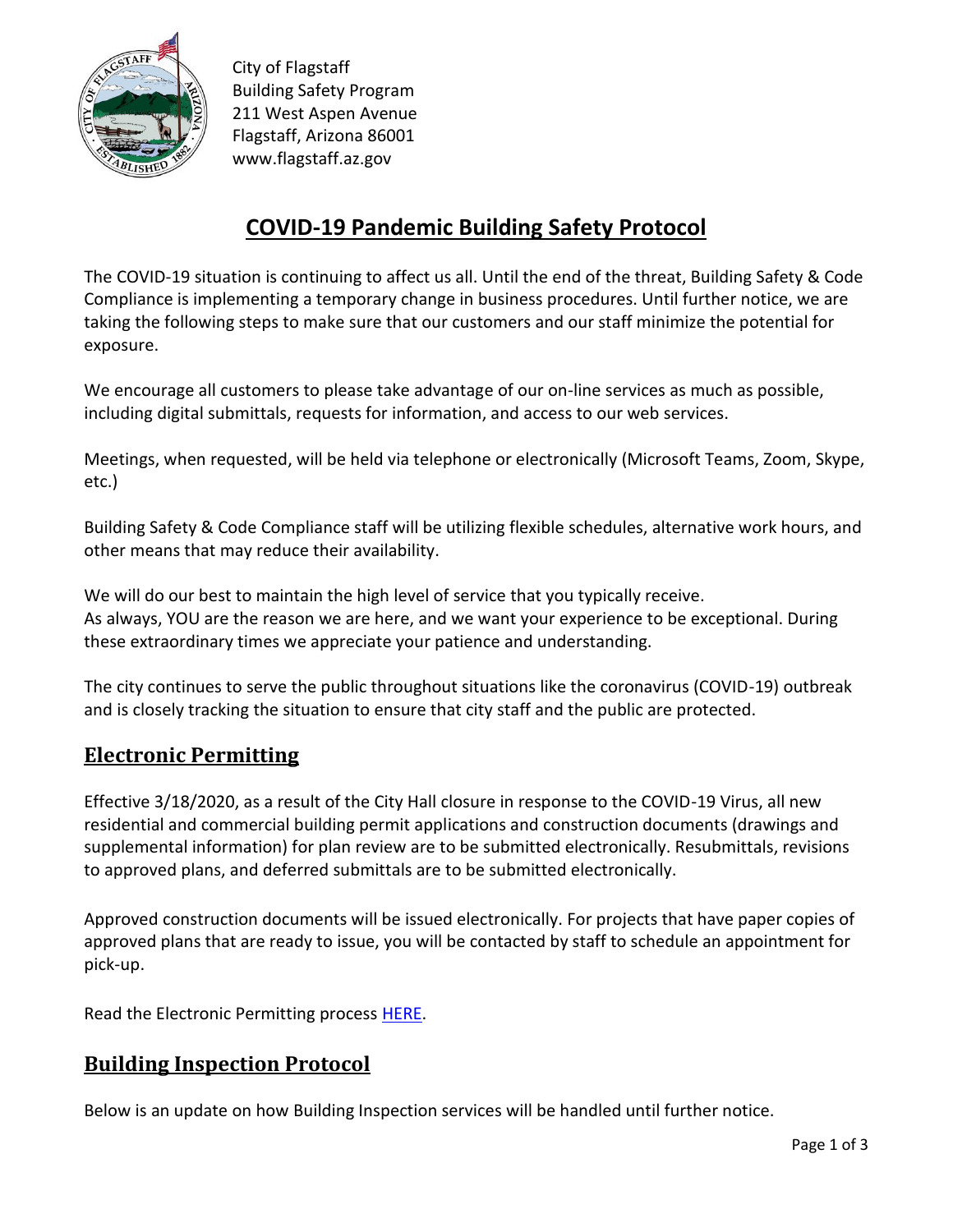

City of Flagstaff Building Safety Program 211 West Aspen Avenue Flagstaff, Arizona 86001 www.flagstaff.az.gov

Beginning Monday, April 6th, we will begin offering to perform inspections of eligible, occupied residential & commercial facilities, together with our customers, using live video connections (such as FaceTime/ Skype/Teams). We are hopeful that this option serves the needs of all our customers, given the prevalence of video-capable mobile devices. Our inspectors will reach out to affected customers on Monday to begin scheduling these inspections and assess customers' willingness to use this option. We will do our best to accommodate their needs. Eligible inspections are defined below.

## **In Person Inspections**

### **Unoccupied New Construction**

Inspections will proceed as requested by contractors. Inspectors will provide 10 minutes advance notice of arrival to the site so areas to be inspected may be cleared of workers. Only one site manager may accompany the inspector for the inspection, if desired. All individuals on site must remain a minimum of ten feet from the inspector at all times. Failure to clear inspection areas or maintain adequate distance from the inspector will result in a failed inspection and the inspector leaving the site immediately.

### **Occupied Properties**

Inspection requests for occupied properties will be reviewed on a case by case basis. Where appropriate, inspections will be scheduled and completed, priority will be given to projects that impact the immediate usability of currently occupied spaces. Inspectors will provide 10 minutes advance notice of arrival to the property so the area needing inspection can be cleared. One individual may accompany the inspector for the inspection, if desired. All individuals on site must remain a minimum of ten feet from the inspector at all times. Children, individuals not accompanying the inspector, and pets shall remain in a fully separated space away from the inspector for the duration of the inspection. Failure to clear the inspection areas or maintain adequate distance from the inspector will result in a failed inspection and the inspector leaving the site immediately.

## **Video Inspection Program**

During the COVID-19 situation, the purpose of the City of Flagstaff Video Inspection Program is to provide an alternative for eligible inspections, including limited re-inspections. Most building-related inspections (building, electrical, mechanical, plumbing & energy) may be considered for virtual inspections at the discretion of the building inspector. For inspections deemed too complex for virtual completion, the in-person inspection protocol will be applied.

#### **Examples of Eligible Projects:**

• Patio Covers/Decks